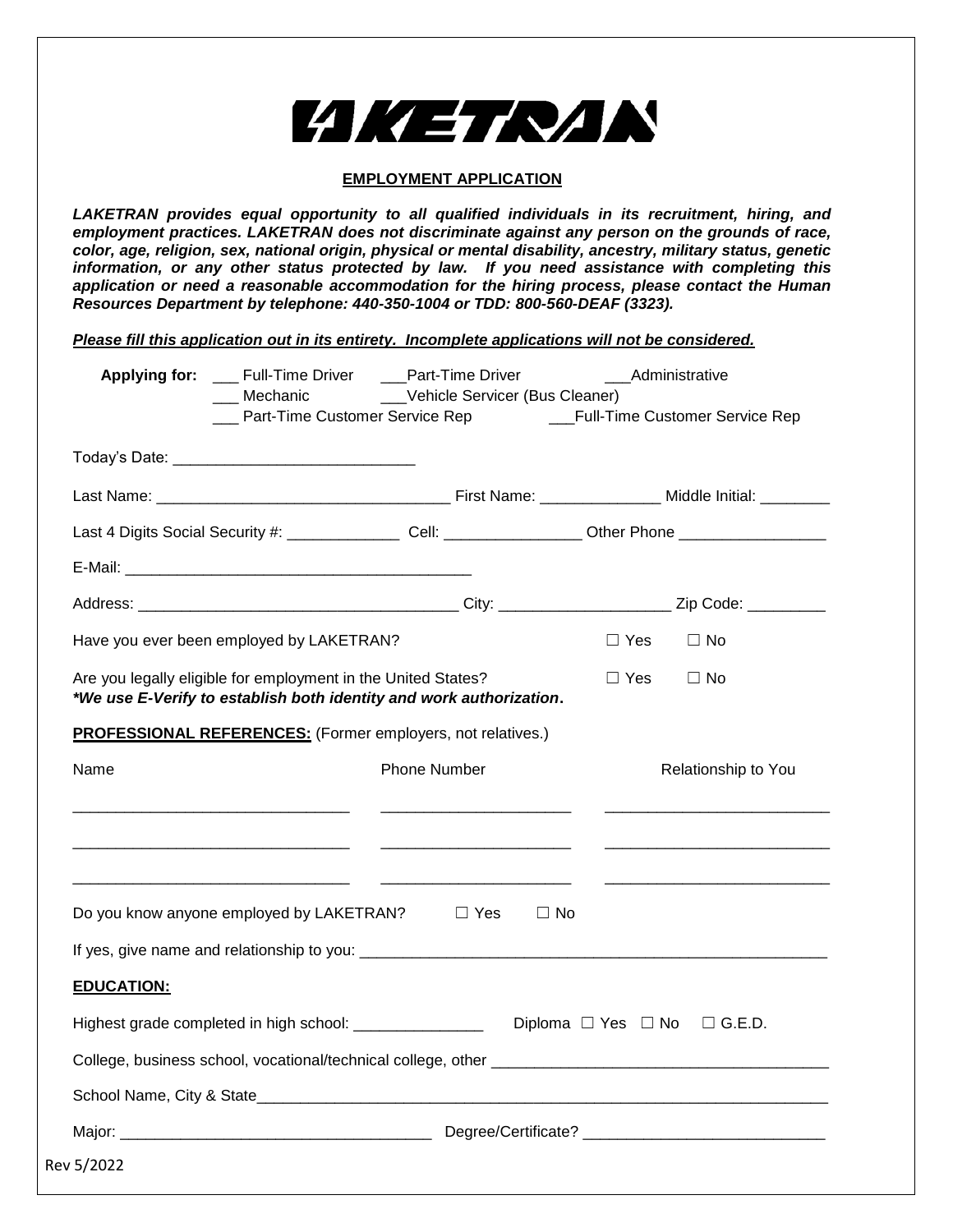**Why do you want to work here?** \_\_\_\_\_\_\_\_\_\_\_\_\_\_\_\_\_\_\_\_\_\_\_\_\_\_\_\_\_\_\_\_\_\_\_\_\_\_\_\_\_\_\_\_\_\_\_\_\_\_\_\_\_\_\_\_\_\_\_\_

**WORK EXPERIENCE:** List your work experience starting with your most recent job. If you were employed under another name, write in the name by which you were known to your employer. Volunteer work may also be included as employment. **A resume will not substitute for a completed application form.** *Laketran checks employment references.* The current employer may be contacted unless the applicant indicates that such contact will jeopardize the present position at this time. Once an offer is made, LAKETRAN reserves the right to contact the current employer.

\_\_\_\_\_\_\_\_\_\_\_\_\_\_\_\_\_\_\_\_\_\_\_\_\_\_\_\_\_\_\_\_\_\_\_\_\_\_\_\_\_\_\_\_\_\_\_\_\_\_\_\_\_\_\_\_\_\_\_\_\_\_\_\_\_\_\_\_\_\_\_\_\_\_\_\_\_\_\_\_\_\_\_\_\_\_\_

|                                                                                                                | Supervisor Phone #: _________________________   |                                               |  |  |  |
|----------------------------------------------------------------------------------------------------------------|-------------------------------------------------|-----------------------------------------------|--|--|--|
|                                                                                                                |                                                 |                                               |  |  |  |
| Your job title: ___________________________________Salary/Wage \$______________# Hours per week: _____________ |                                                 |                                               |  |  |  |
|                                                                                                                |                                                 |                                               |  |  |  |
|                                                                                                                |                                                 |                                               |  |  |  |
| Are you employed by this company now? $\Box$ Yes $\Box$ No May we contact this employer? $\Box$ Yes $\Box$ No  |                                                 |                                               |  |  |  |
|                                                                                                                |                                                 |                                               |  |  |  |
|                                                                                                                |                                                 |                                               |  |  |  |
|                                                                                                                | Supervisor Phone #: ___________________________ |                                               |  |  |  |
|                                                                                                                |                                                 |                                               |  |  |  |
|                                                                                                                |                                                 |                                               |  |  |  |
|                                                                                                                |                                                 |                                               |  |  |  |
|                                                                                                                |                                                 |                                               |  |  |  |
|                                                                                                                |                                                 |                                               |  |  |  |
| Are you employed by this company now? $\Box$ Yes $\Box$ No May we contact this employer? $\Box$ Yes $\Box$ No  |                                                 |                                               |  |  |  |
|                                                                                                                |                                                 |                                               |  |  |  |
|                                                                                                                |                                                 |                                               |  |  |  |
|                                                                                                                |                                                 | Supervisor Phone #: _________________________ |  |  |  |
|                                                                                                                |                                                 |                                               |  |  |  |
|                                                                                                                |                                                 |                                               |  |  |  |
|                                                                                                                |                                                 |                                               |  |  |  |
|                                                                                                                |                                                 |                                               |  |  |  |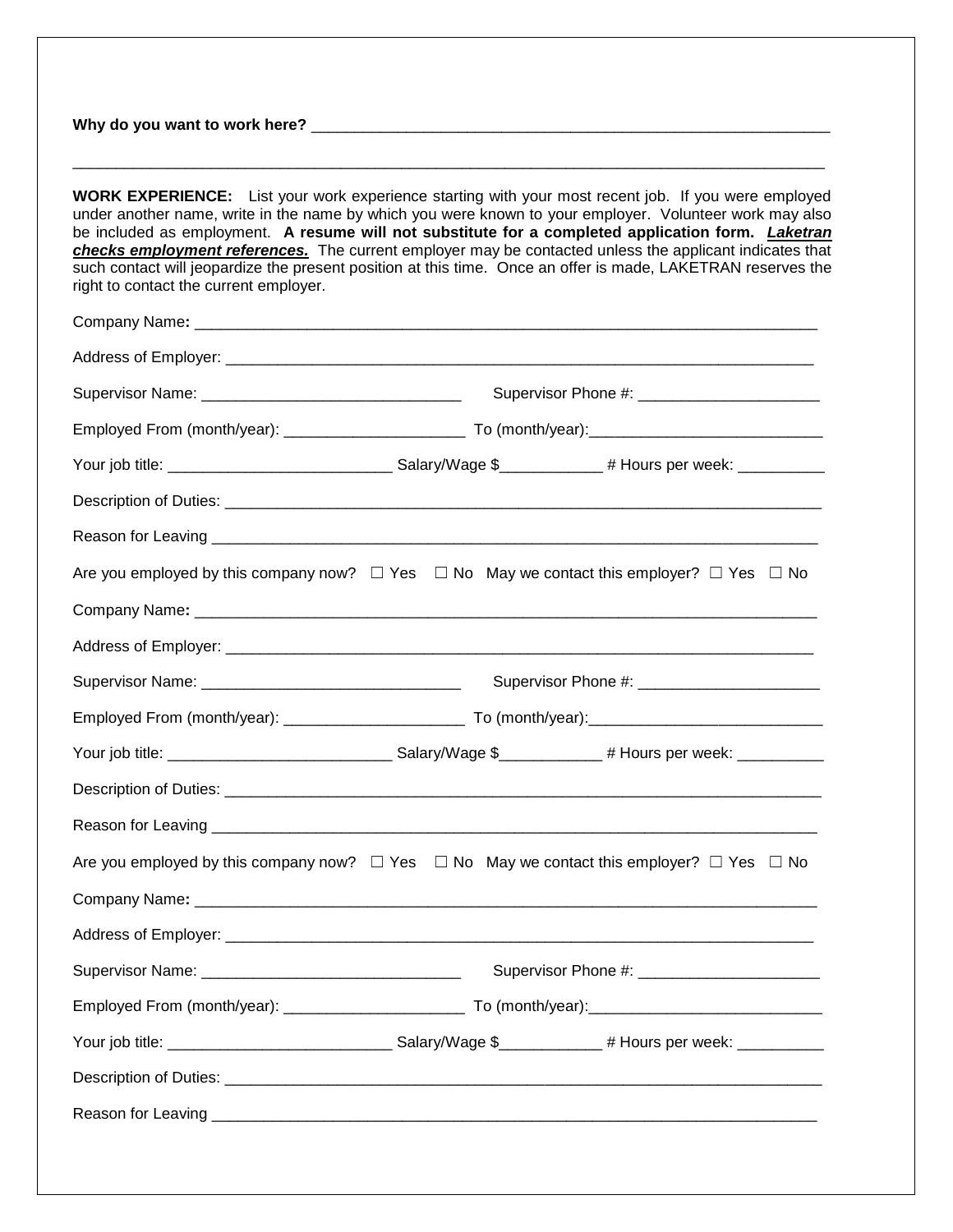| Are you employed by this company now? $\Box$ Yes $\Box$ No May we contact this employer? $\Box$ Yes $\Box$ No<br><b>MILITARY SERVICE RECORD:</b> Have you ever served in the U.S. Armed Forces? $\square$ Yes $\square$ No                                                                                                                                                                                                                                                                                                                                                                                                                                                                                                   |  |  |  |  |  |  |  |
|------------------------------------------------------------------------------------------------------------------------------------------------------------------------------------------------------------------------------------------------------------------------------------------------------------------------------------------------------------------------------------------------------------------------------------------------------------------------------------------------------------------------------------------------------------------------------------------------------------------------------------------------------------------------------------------------------------------------------|--|--|--|--|--|--|--|
|                                                                                                                                                                                                                                                                                                                                                                                                                                                                                                                                                                                                                                                                                                                              |  |  |  |  |  |  |  |
| VEHICLE OPERATION REQUIREMENTS: You must have a valid Ohio Driver's License to operate a<br>LAKETRAN vehicle. A driving abstract from the Bureau of Motor Vehicles will be used to assess your driving<br>history. You must have no moving violations in the last year and no more than two (2) points in the past<br>three years. A history of moving traffic violations will automatically disqualify applicants for "safety-<br>sensitive" positions (as defined by the Federal Transit Administration) from further consideration.                                                                                                                                                                                       |  |  |  |  |  |  |  |
| Which license do you hold?<br>□ Ohio Driver's License<br>□ Ohio Commercial Driver's License (CDL) CDL Class: ________ □ Passenger Endorsement                                                                                                                                                                                                                                                                                                                                                                                                                                                                                                                                                                                |  |  |  |  |  |  |  |
|                                                                                                                                                                                                                                                                                                                                                                                                                                                                                                                                                                                                                                                                                                                              |  |  |  |  |  |  |  |
| $\Box$ No<br>Have you received any traffic violation convictions in the past three years?<br>$\Box$ Yes                                                                                                                                                                                                                                                                                                                                                                                                                                                                                                                                                                                                                      |  |  |  |  |  |  |  |
|                                                                                                                                                                                                                                                                                                                                                                                                                                                                                                                                                                                                                                                                                                                              |  |  |  |  |  |  |  |
| As a condition of employment, do you consent to taking an initial physical examination, and additional physical<br>examinations during employment, as required by the U.S. Department of Transportation and/or LAKETRAN<br>that are job-related and consistent with business necessity (if applicable to the position for which you are<br>applying)? □ Yes<br>$\Box$ No                                                                                                                                                                                                                                                                                                                                                     |  |  |  |  |  |  |  |
| DRUG AND ALCOHOL TESTING PROGRAM: Participation in LAKETRAN's drug and alcohol testing<br>program is a mandatory condition of employment. This policy is intended to comply with all applicable<br>Federal regulations governing workplace anti-drug and alcohol programs in the transit industry, specifically, the<br>Federal Transit Administration's (FTA) published 49 CFR Part 655, as amended, and the U. S. Department of<br>Transportation's (USDOT) published 49 CFR Part 40, as amended. Additionally, all employees are required to<br>notify LAKETRAN's management of any criminal drug statute conviction for a violation within five days after<br>such conviction.                                           |  |  |  |  |  |  |  |
|                                                                                                                                                                                                                                                                                                                                                                                                                                                                                                                                                                                                                                                                                                                              |  |  |  |  |  |  |  |
| The Drug and Alcohol Testing Policy applies to all safety-sensitive employees when performing any transit-<br>related business. All LAKETRAN employees are covered under this policy, under the sole authority of<br>LAKETRAN, any time the employees are on duty.                                                                                                                                                                                                                                                                                                                                                                                                                                                           |  |  |  |  |  |  |  |
| Certification: I have read and understand this Drug & Alcohol notice and agree to all of the provisions thereof.                                                                                                                                                                                                                                                                                                                                                                                                                                                                                                                                                                                                             |  |  |  |  |  |  |  |
| Date: the contract of the contract of the contract of the contract of the contract of the contract of the contract of the contract of the contract of the contract of the contract of the contract of the contract of the cont                                                                                                                                                                                                                                                                                                                                                                                                                                                                                               |  |  |  |  |  |  |  |
| D.O.T. DRUG AND ALCOHOL TESTING: A prospective employee for any safety-sensitive position must<br>pass a D.O.T. pre-employment drug test. If you are directed to do so, you will be required to submit a urine<br>specimen at a designated collection site. Your urine specimen will be tested at a laboratory approved by the<br>Federal Transit Administration for the following drug substances: marijuana, cocaine, opiates, phencyclidine<br>(PCP) and amphetamines. You must pass this drug test to continue employment. If hired, you will be subject<br>to drug and breath alcohol testing on a random, unannounced basis, and whenever there is reasonable cause<br>to believe you have used prohibited substances. |  |  |  |  |  |  |  |
| Applicants are required under federal law to report previous D.O.T.-covered employer drug and alcohol<br>test results. Failure to do so will result in the employment offer being rescinded and termination of<br>employment.                                                                                                                                                                                                                                                                                                                                                                                                                                                                                                |  |  |  |  |  |  |  |

If yes, which employers? \_\_\_\_\_\_\_\_\_\_\_\_\_\_\_\_\_\_\_\_\_\_\_\_\_\_\_\_\_\_\_\_\_\_\_\_\_\_\_\_\_\_\_\_\_\_\_\_\_\_\_\_\_\_\_\_\_\_\_\_\_\_\_\_\_\_\_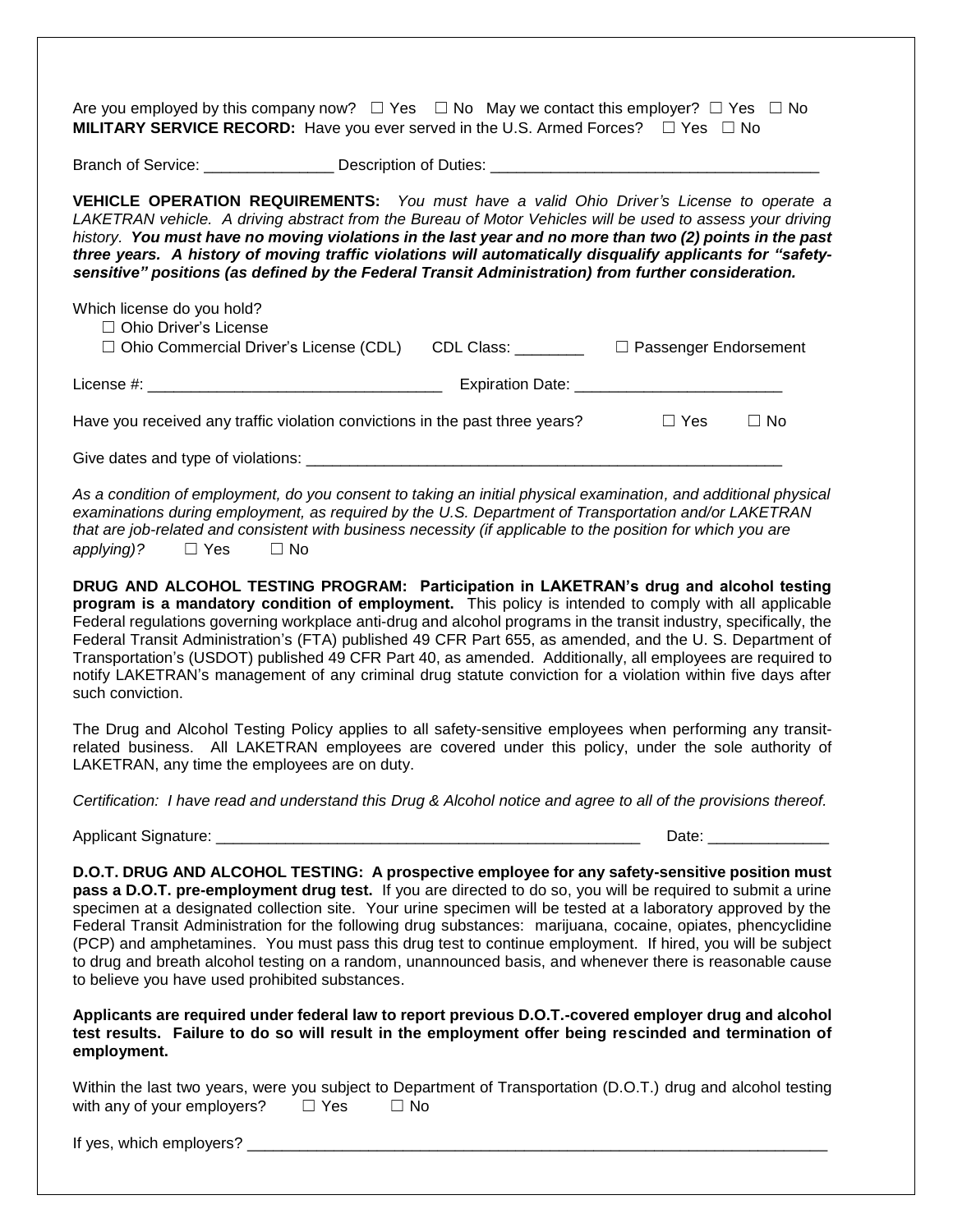# **AUTHORIZATION FOR RELEASE D.O.T. DRUG AND ALCOHOL TESTING**

| I hereby consent to the release of information requested below concerning my D.O.T. drug and<br>alcohol testing records to:                                                                                                                                                                                                             |  |
|-----------------------------------------------------------------------------------------------------------------------------------------------------------------------------------------------------------------------------------------------------------------------------------------------------------------------------------------|--|
| Director of Human Resources, Laketran<br>555 Lakeshore Boulevard<br>Painesville, OH 44077<br>Telephone: (440) 350-1004    Fax: (440) 350-1033                                                                                                                                                                                           |  |
|                                                                                                                                                                                                                                                                                                                                         |  |
|                                                                                                                                                                                                                                                                                                                                         |  |
|                                                                                                                                                                                                                                                                                                                                         |  |
|                                                                                                                                                                                                                                                                                                                                         |  |
| Fax Number: ______________________                                                                                                                                                                                                                                                                                                      |  |
| This information will be used solely for the purpose of ascertaining whether I am eligible to perform<br>safety-sensitive functions for LAKETRAN. This release of information is valid for one year from the date<br>of signature.                                                                                                      |  |
| THIS SECTION BELOW TO BE COMPLETED BY PREVIOUS EMPLOYER                                                                                                                                                                                                                                                                                 |  |
| Check here $\Box$ if this employee did not participate in D.O.T.-regulated drug and alcohol testing while<br>under your employment, then sign below and return this form, OR respond to the following questions<br>regarding this employee's D.O.T.-regulated drug and alcohol testing history while employed with your<br>agency/firm. |  |
| 1. Has this employee tested positive (.04 or greater) for alcohol in the last two years?<br>$\Box$ Yes $\Box$ No                                                                                                                                                                                                                        |  |
| 2. Has this employee had a verified positive drug test result in the last two years?<br>$\Box$ Yes $\Box$ No                                                                                                                                                                                                                            |  |
| Has this employee refused a required drug or alcohol test in the last two years (or had a<br>3.<br>verified adulterated or substituted drug test result)?<br>$\Box$ Yes $\Box$ No                                                                                                                                                       |  |
| 4. Has this employee violated any other D.O.T. drug or alcohol testing violation within the<br>last two years?<br>$\Box$ Yes $\Box$ No                                                                                                                                                                                                  |  |
|                                                                                                                                                                                                                                                                                                                                         |  |
| If you respond "YES" to any of the above questions, please provide documentation of the employee's successful<br>completion of D.O.T. return-to-duty requirements. If you do not have this information, please explain why not:                                                                                                         |  |
|                                                                                                                                                                                                                                                                                                                                         |  |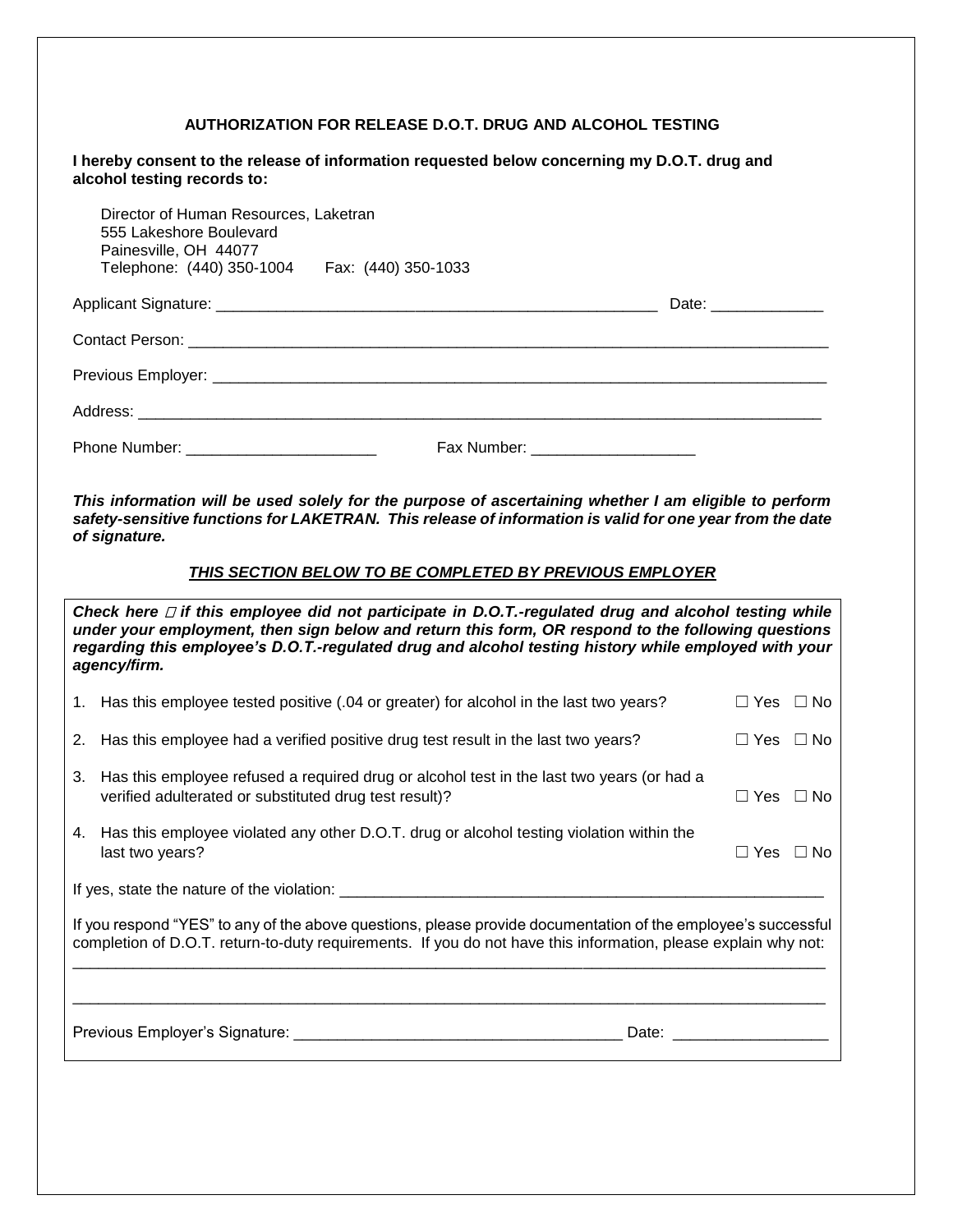## *ADDRESS HISTORY:*

| Addresses for the Past Seven Years: |  | Dates of Residence (from, to): |
|-------------------------------------|--|--------------------------------|
|                                     |  |                                |
|                                     |  |                                |
|                                     |  |                                |

### *Please read carefully before signing.*

*LAKETRAN does not discriminate against any person on the grounds of race, color, age, religion, sex, national origin, physical or mental disability, ancestry, military status, genetic information, or any other status protected by law. If you believe you have been illegally discriminated against, you have 180 days from the date of the alleged incident to file a complaint with the Equal Employment Opportunity Commission (EEOC).*

*I* hereby certify that the information contained in this Employment Application is correct to the best of *my knowledge and understand that falsification or omission of this information is grounds for refusal to hire or, if hired, dismissal. Please Note: If an offer of employment is extended to you it will be conditioned upon the successful completion of a background check. Under Ohio law, individuals convicted of certain felony offenses are not permitted to serve in certain job positions at Laketran.*

*I hereby authorize any of the persons, company representatives, or organizations listed in this application to give any and all requested information concerning my previous employment, education, or any other information they might have, personal or otherwise, with regard to any of the subjects covered by this application, and release all such parties from all liability that may result from furnishing such information to LAKETRAN. I authorize LAKETRAN to request and receive such information.* 

*In consideration for my employment and my being considered for employment by LAKETRAN, I agree to adhere to the rules and regulations of LAKETRAN and hereby acknowledge that these rules and regulations may be changed by LAKETRAN at any time, at LAKETRAN'S sole option and without any prior notice.* 

*LAKETRAN retains employment applications for at least one year; however, it is strongly recommended that applicants re-apply within 90 days from the date of the most recent application.* 

*PUBLIC RECORD: I understand that this Employment Application is a public record, subject to public records request.*

*Applicant Signature: \_\_\_\_\_\_\_\_\_\_\_\_\_\_\_\_\_\_\_\_\_\_\_\_\_\_\_\_\_\_\_\_\_\_\_\_\_\_\_ Date: \_\_\_\_\_\_\_\_\_\_\_\_*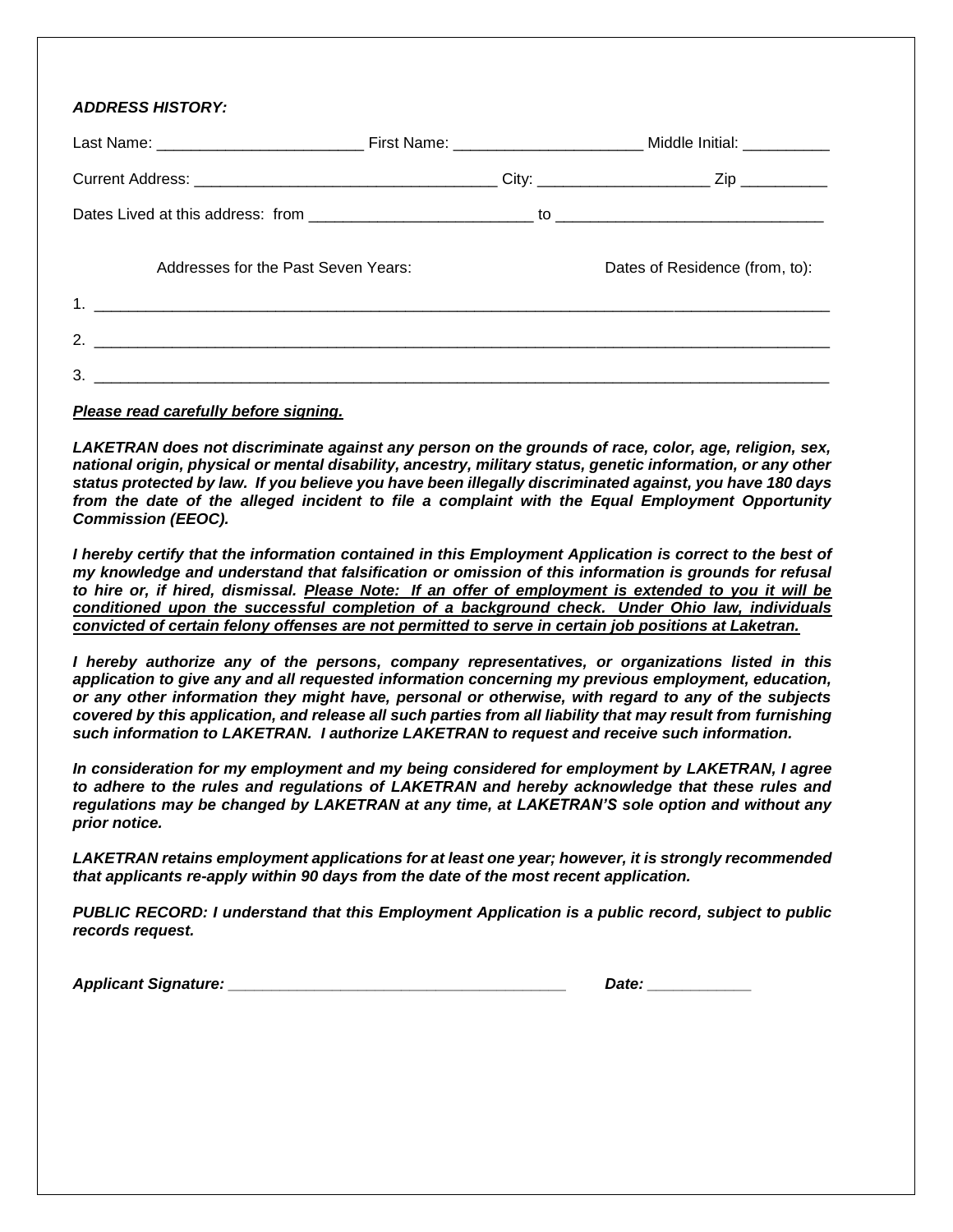